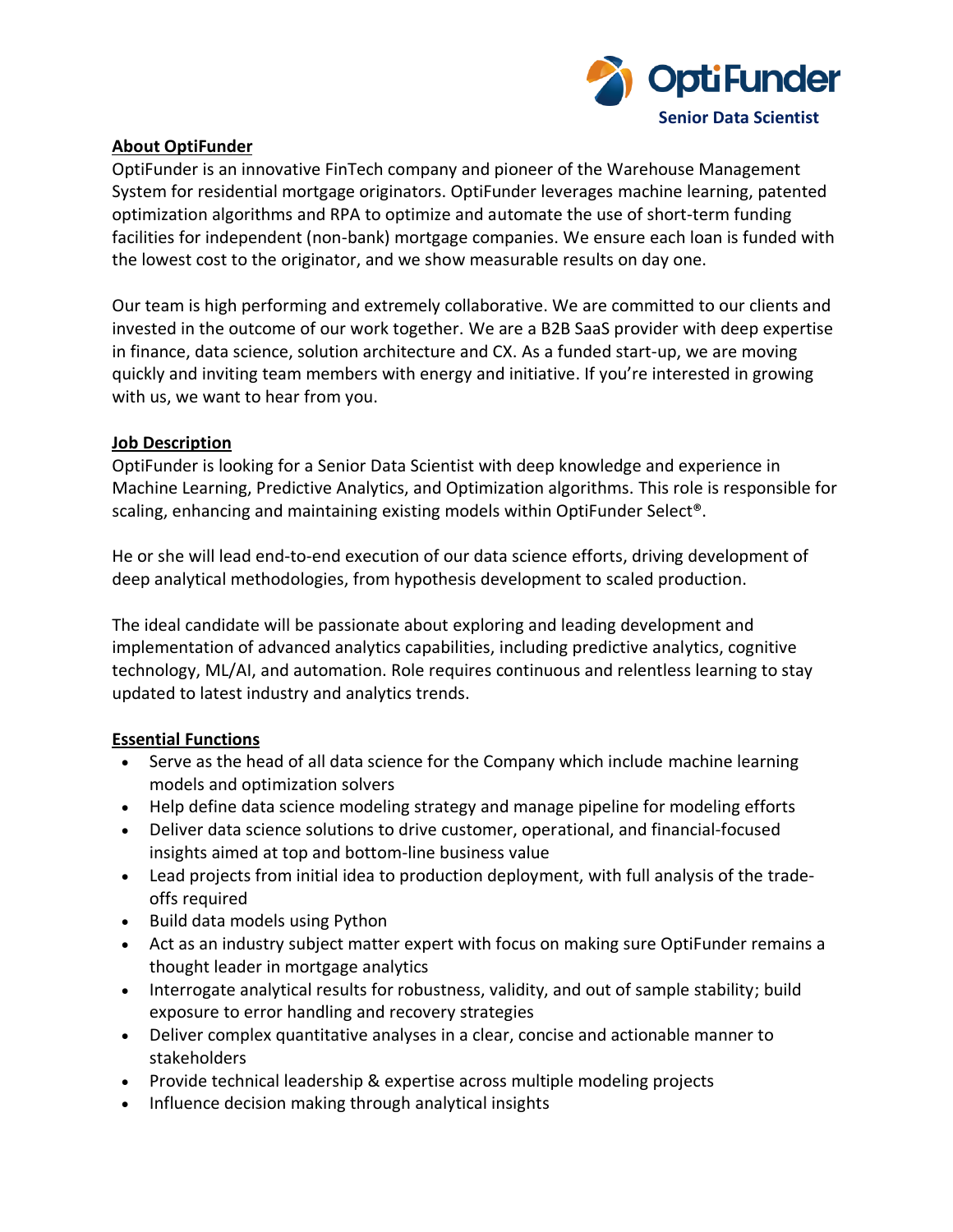

### **Skills and Experience**

- Graduate degree level in Computer Science, Statistics, Applied Mathematics, Software Engineering, Data Science or a related discipline, or equivalent work experience
- 6+ years of progressive experience building and validating predictive models on structured and/or unstructured data
- Experience applying the following methods in real world applications: univariate and bivariate statistics, association methods including but not limited to GRI & CARMA, CART, CHAID, bagged and boosted decision trees, linear regression, logistic regression, Bayesian modeling, neural networks, times series analysis including but not limited to Box-Jenkin, Support Vector Machines, survival analysis, K-nearest neighbors
- Experience in data wrangling and various cluster techniques in real world business applications, including k-means, factorial analysis, discriminate analysis
- A strong mathematical and analytical background, specifically in linear algebra, dynamical systems and optimization
- Demonstrated proficiency in building data models using Python, R, or other statistical and/or mathematical programming packages
- Deep experience with open source solvers and commercial solvers such as Gurobi and CPLEX
- Subject matter expertise in predictive modeling, including comprehension of theory, modeling strategies and limitations and pitfalls
- Experience working within an agile, continuous integration environment
- Self-motivated and capable of working independently but with a collaborative nature.
- Proficient with the following: SQL, Pandas, NumPy, SciPy, Scikit-learn, Jupyter Notebooks
- Demonstrates basic understanding of software development best practices (version control, code documentation & review, and database management)

# **Desired Skills**

- Doctoral level education preferred
- Working knowledge and experience with cloud-based technologies, preferably GCP
- Prior experience in FinTech or financial services strongly preferred
- Experience working with start-ups a plus

# **Mindset**

- *Effective Communicator*: Ability to communicate concisely and accurately across an entire organization, ranging from upper management to field personnel. Can communicate purpose and usage of difficult mathematical concepts and algorithms for a wide audience so that they can understand.
- *Growth Mindset*: Proven ability to quickly learn new concepts, processes, software, engineering and mathematical ideas. Committed to professional development with focus on data science continuum and state-of-the art technologies.
- *Empathetic and Customer-focused*: Effective listener who builds products that solves customers' problems, generates business value, and enhances user experience.